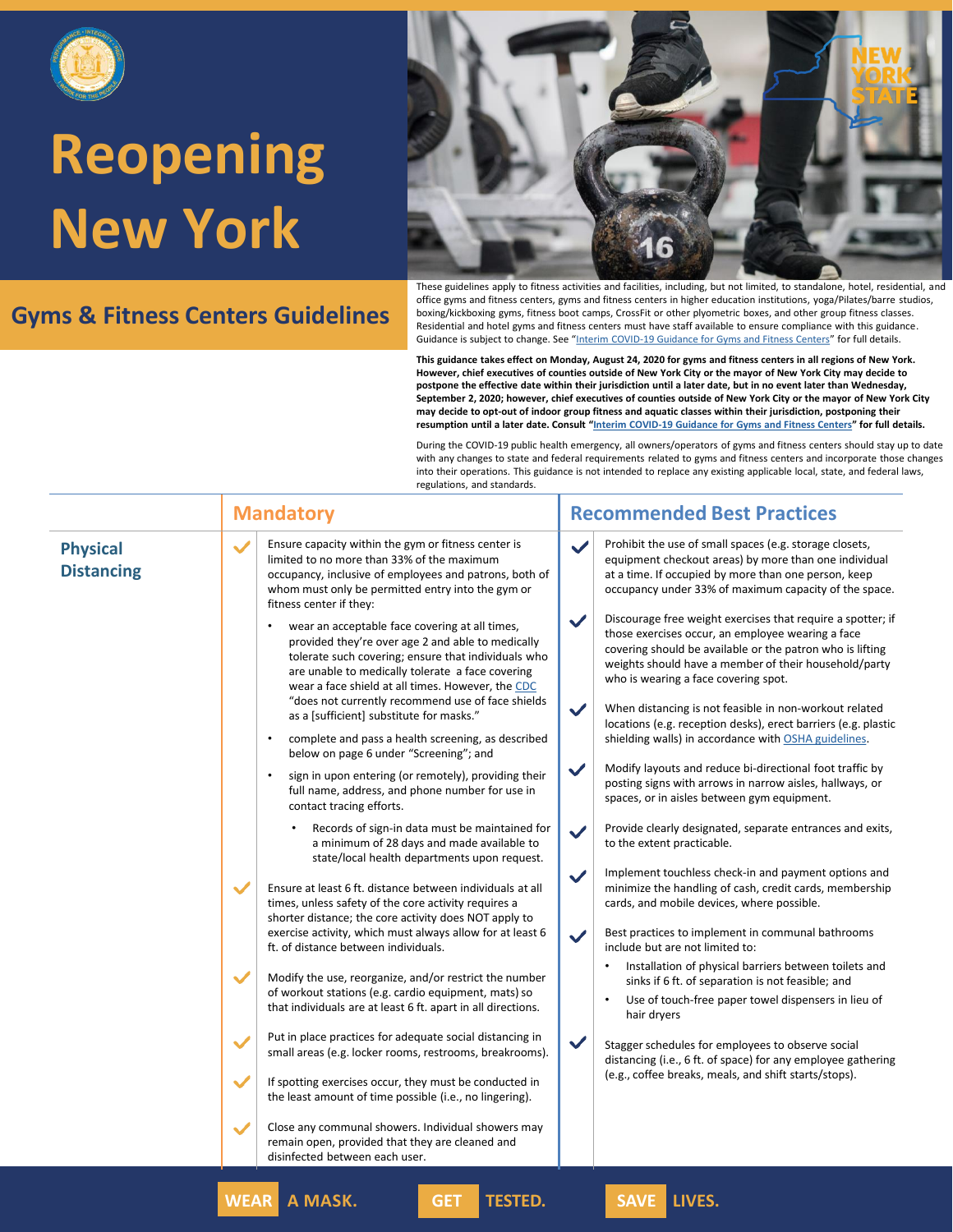

### **Gyms & Fitness Centers Guidelines**



These guidelines apply to fitness activities and facilities, including, but not limited, to standalone, hotel, residential, and office gyms and fitness centers, gyms and fitness centers in higher education institutions, yoga/Pilates/barre studios, boxing/kickboxing gyms, fitness boot camps, CrossFit or other plyometric boxes, and other group fitness classes. Residential and hotel gyms and fitness centers must have staff available to ensure compliance with this guidance. Guidance is subject to change. See "[Interim COVID-19 Guidance for Gyms and Fitness Centers](https://www.governor.ny.gov/sites/governor.ny.gov/files/atoms/files/Gyms_and_Fitness_Centers_Detailed_Guidelines.pdf)" for full details.

**This guidance takes effect on Monday, August 24, 2020 for gyms and fitness centers in all regions of New York. However, chief executives of counties outside of New York City or the mayor of New York City may decide to postpone the effective date within their jurisdiction until a later date, but in no event later than Wednesday, September 2, 2020; however, chief executives of counties outside of New York City or the mayor of New York City may decide to opt-out of indoor group fitness and aquatic classes within their jurisdiction, postponing their resumption until a later date. Consult "[Interim COVID-19 Guidance for Gyms and Fitness Centers](https://www.governor.ny.gov/sites/governor.ny.gov/files/atoms/files/Gyms_and_Fitness_Centers_Detailed_Guidelines.pdf)" for full details.**

|                                       | <b>Recommended Best Practices</b><br><b>Mandatory</b>                                                                                                                                                                                                                                                                                                                                                                                                                                                                                                                                                                                                                                                                                                                                                                                                                                                                                                                                                                                                                                                                                                                                                                                                                                                                                                                                                                                                                                                                                                                                                                                                                                                                                                                                                                                                                                                                                                                                                                                                                                                                                                                                                                                                                                                                    |  |
|---------------------------------------|--------------------------------------------------------------------------------------------------------------------------------------------------------------------------------------------------------------------------------------------------------------------------------------------------------------------------------------------------------------------------------------------------------------------------------------------------------------------------------------------------------------------------------------------------------------------------------------------------------------------------------------------------------------------------------------------------------------------------------------------------------------------------------------------------------------------------------------------------------------------------------------------------------------------------------------------------------------------------------------------------------------------------------------------------------------------------------------------------------------------------------------------------------------------------------------------------------------------------------------------------------------------------------------------------------------------------------------------------------------------------------------------------------------------------------------------------------------------------------------------------------------------------------------------------------------------------------------------------------------------------------------------------------------------------------------------------------------------------------------------------------------------------------------------------------------------------------------------------------------------------------------------------------------------------------------------------------------------------------------------------------------------------------------------------------------------------------------------------------------------------------------------------------------------------------------------------------------------------------------------------------------------------------------------------------------------------|--|
| <b>On-Site Activity</b>               | $\checkmark$<br>Schedule local health department inspection of facility<br>Implement and encourage the use of appointments,<br>$\checkmark$<br>reservations, and/or remote check-ins, particularly for<br>before, or within 14 days after, opening.<br>membership-based operations, as a method for ensuring<br>For fitness classes and group exercise activities:<br>compliance with occupancy restrictions.<br>Use appointments, reservations, remote check-ins,<br>$\checkmark$<br>Encourage the use of outdoor spaces, including for fitness<br>and/or advance sign-ups for classes and spaces.<br>classes.<br>Limit participants to the lesser of:<br>Encourage patrons to bring their own equipment (e.g.<br>$\checkmark$<br>1) the number of individuals the space can<br>yoga mats, hand weights), to the extent possible.<br>accommodate so that there is a distance of at<br>least 6 ft. ft. between individuals at all times;<br>Advise patrons to label their personal equipment (e.g.<br>$\checkmark$<br>2) 33% of the typical class size (i.e., leave stations,<br>mats) and refrain handling other patrons' equipment.<br>cycles, or other equipment vacant); or<br>3) the number of individuals permitted by the State's<br>$\checkmark$<br>Implement work-out "shifts" in which individuals sign up<br>social gathering limit for the region in which the<br>for designated times to exercise. Build cohorts that<br>gym or fitness center is located.<br>remain consistent (i.e., the same set of people work out<br>together each time).<br>Ensure personal trainers/patrons wear face coverings,<br>maintain 6 ft. distance to the maximum extent possible,<br>$\checkmark$<br>Adjust hours of operation as necessary to enable<br>and don't share personal items (e.g., towels).<br>enhanced cleaning procedures, per DOH guidance.<br>Prohibit higher-risk activities where physical contact<br>can't be avoided (e.g. martial arts, boxing). See DOH's<br>Sports and Recreation Guidance for additional details.<br>Close whirlpools, saunas, steam rooms, and water<br>fountains; water bottle refill stations may remain open.<br>Where applicable, follow Department of Health (DOH)<br>guidelines for sports and recreation, pools, retail stores,<br>food services, offices, and child care. |  |
| <b>Air Handling</b><br><b>Systems</b> | For facilities with central air handling systems, ensure<br>$\checkmark$<br>For facilities with central HVAC system filtration at a<br>central HVAC system filtration meets the highest rated<br>minimum of MERV-13, or industry equivalent or greater<br>filtration compatible with the currently installed filter<br>(e.g., HEPA), facilities may consider adopting additional<br>rack and air handling systems, at a minimum MERV-13,<br>ventilation and air filtration mitigation protocols per CDC<br>or industry equivalent or greater (e.g., HEPA), as<br>and ASHARE recommendations, particularly for buildings<br>applicable, and as certified and documented by a<br>older than 15 years. Consult "Interim COVID-19 Guidance<br>for Gyms and Fitness Centers" for additional details.<br>certified HVAC technician, professional, or company,<br>ASHRAE-certified professional, certified retro-<br>commissioning professional, or New York licensed<br>professional building engineer.                                                                                                                                                                                                                                                                                                                                                                                                                                                                                                                                                                                                                                                                                                                                                                                                                                                                                                                                                                                                                                                                                                                                                                                                                                                                                                                        |  |
|                                       | <b>SAVE LIVES.</b><br><b>WEAR</b><br>A MASK.<br><b>TESTED.</b><br><b>GET</b>                                                                                                                                                                                                                                                                                                                                                                                                                                                                                                                                                                                                                                                                                                                                                                                                                                                                                                                                                                                                                                                                                                                                                                                                                                                                                                                                                                                                                                                                                                                                                                                                                                                                                                                                                                                                                                                                                                                                                                                                                                                                                                                                                                                                                                             |  |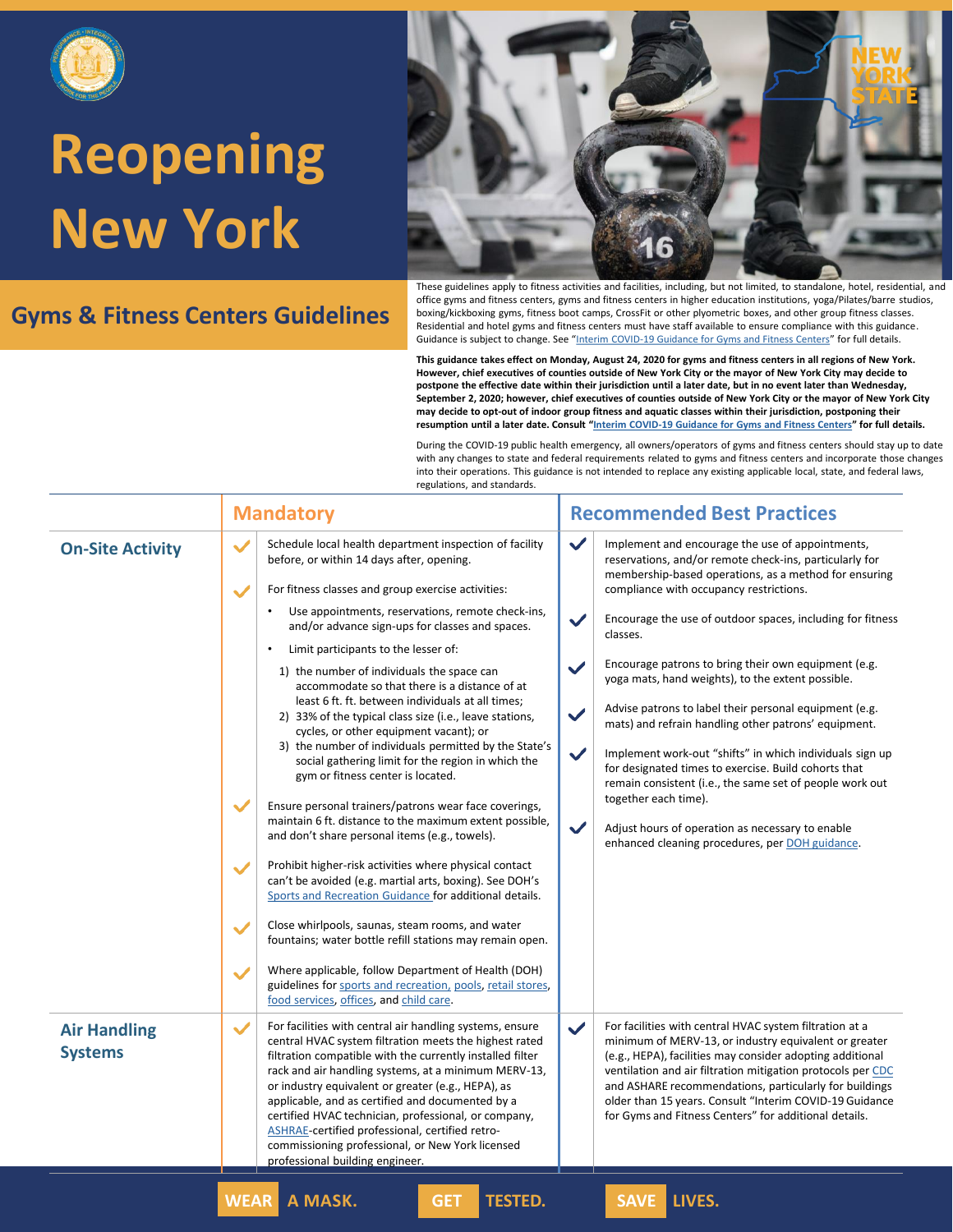

#### **Gyms & Fitness Centers Guidelines**



These guidelines apply to fitness activities and facilities, including, but not limited, to standalone, hotel, residential, and office gyms and fitness centers, gyms and fitness centers in higher education institutions, yoga/Pilates/barre studios, boxing/kickboxing gyms, fitness boot camps, CrossFit or other plyometric boxes, and other group fitness classes. Residential and hotel gyms and fitness centers must have staff available to ensure compliance with this guidance. Guidance is subject to change. See "[Interim COVID-19 Guidance for Gyms and Fitness Centers](https://www.governor.ny.gov/sites/governor.ny.gov/files/atoms/files/Gyms_and_Fitness_Centers_Detailed_Guidelines.pdf)" for full details.

**This guidance takes effect on Monday, August 24, 2020 for gyms and fitness centers in all regions of New York. However, chief executives of counties outside of New York City or the mayor of New York City may decide to postpone the effective date within their jurisdiction until a later date, but in no event later than Wednesday, September 2, 2020; however, chief executives of counties outside of New York City or the mayor of New York City may decide to opt-out of indoor group fitness and aquatic classes within their jurisdiction, postponing their resumption until a later date. Consult "[Interim COVID-19 Guidance for Gyms and Fitness Centers](https://www.governor.ny.gov/sites/governor.ny.gov/files/atoms/files/Gyms_and_Fitness_Centers_Detailed_Guidelines.pdf)" for full details.**

| <b>Air Handling</b><br>Systems (cont'd) | $\checkmark$<br>For facilities with central air handling systems that can't<br>handle the abovementioned minimum level of filtration                                                                                                                                                                                                                                                                                                                                                                                                                                                                                                                                       |  |
|-----------------------------------------|----------------------------------------------------------------------------------------------------------------------------------------------------------------------------------------------------------------------------------------------------------------------------------------------------------------------------------------------------------------------------------------------------------------------------------------------------------------------------------------------------------------------------------------------------------------------------------------------------------------------------------------------------------------------------|--|
|                                         | (i.e., MERV-13 or greater), have a certified HVAC<br>technician, professional, or company, ASHRAE-certified<br>professional, certified retro-commissioning<br>professional, or New York licensed professional building<br>engineer certify and document that the currently<br>installed filter rack and air handling system would be<br>unable to perform to the minimum level of heating and<br>cooling that it was otherwise able to provide prior to<br>the COVID-19 public health emergency if such a high<br>degree of filtration (i.e., MERV-13 or greater) was<br>installed. Retain such documentation for review by<br>state or local health department officials. |  |
|                                         | Facilities that have a central air handling system<br>$\bullet$<br>that is unable to meet a filtration rating of MERV-13<br>or greater must adopt additional ventilation and air<br>filtration mitigation protocols per CDC and ASHRAE<br>recommendations. Consult "Interim COVID-19<br>Guidance for Gyms and Fitness Centers" for<br>additional details.<br>$\checkmark$<br>Facilities that do not have central air handling systems                                                                                                                                                                                                                                      |  |
|                                         | or do not operate or otherwise control the systems<br>must adopt ventilation and air filtration mitigation<br>protocols, per CDC and ASHRAE recommendations.<br>Consult "Interim COVID-19 Guidance for Gyms and<br>Fitness Centers" for additional details.                                                                                                                                                                                                                                                                                                                                                                                                                |  |
| <b>Protective</b><br><b>Equipment</b>   | $\checkmark$<br>Ensure that employees and patrons are only permitted<br>entry into the gym or fitness center if they wear an<br>acceptable face covering, provided that they are over<br>age 2 and able to medically tolerate such covering.<br>Ensure that all individuals, including employees and                                                                                                                                                                                                                                                                                                                                                                       |  |
|                                         | $\checkmark$<br>patrons, wear face coverings at all times, with the<br>following exceptions:                                                                                                                                                                                                                                                                                                                                                                                                                                                                                                                                                                               |  |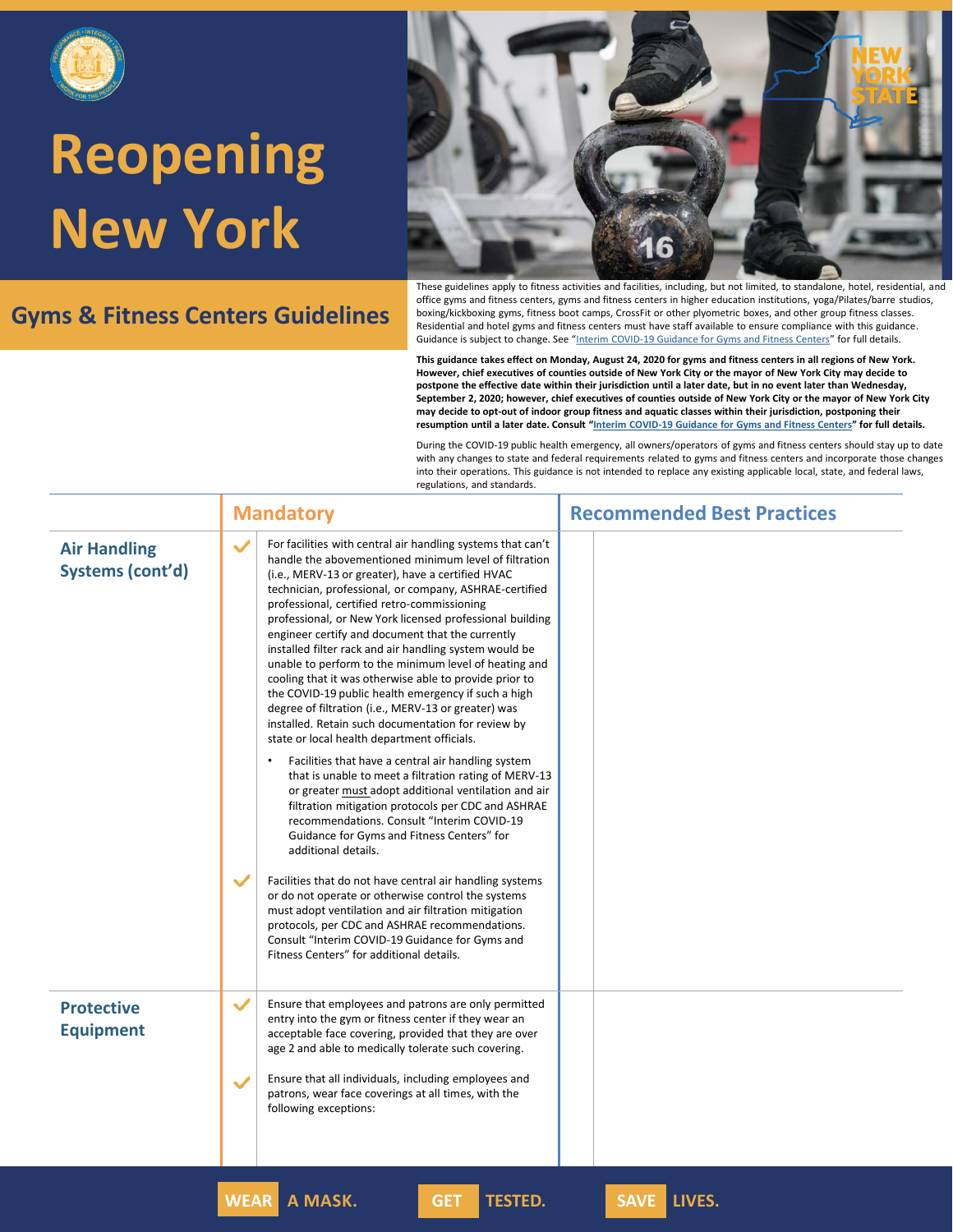

### **Gyms & Fitness Centers Guidelines**



These guidelines apply to fitness activities and facilities, including, but not limited, to standalone, hotel, residential, and office gyms and fitness centers, gyms and fitness centers in higher education institutions, yoga/Pilates/barre studios, boxing/kickboxing gyms, fitness boot camps, CrossFit or other plyometric boxes, and other group fitness classes. Residential and hotel gyms and fitness centers must have staff available to ensure compliance with this guidance. Guidance is subject to change. See "[Interim COVID-19 Guidance for Gyms and Fitness Centers](https://www.governor.ny.gov/sites/governor.ny.gov/files/atoms/files/Gyms_and_Fitness_Centers_Detailed_Guidelines.pdf)" for full details.

**This guidance takes effect on Monday, August 24, 2020 for gyms and fitness centers in all regions of New York. However, chief executives of counties outside of New York City or the mayor of New York City may decide to postpone the effective date within their jurisdiction until a later date, but in no event later than Wednesday, September 2, 2020; however, chief executives of counties outside of New York City or the mayor of New York City may decide to opt-out of indoor group fitness and aquatic classes within their jurisdiction, postponing their resumption until a later date. Consult "[Interim COVID-19 Guidance for Gyms and Fitness Centers](https://www.governor.ny.gov/sites/governor.ny.gov/files/atoms/files/Gyms_and_Fitness_Centers_Detailed_Guidelines.pdf)" for full details.**

|                                                | <b>Mandatory</b>                                                                                                                                                                                                                                                                                                                                        | <b>Recommended Best Practices</b>                                                                                                                                                   |
|------------------------------------------------|---------------------------------------------------------------------------------------------------------------------------------------------------------------------------------------------------------------------------------------------------------------------------------------------------------------------------------------------------------|-------------------------------------------------------------------------------------------------------------------------------------------------------------------------------------|
| <b>Protective</b><br><b>Equipment (cont'd)</b> | Individuals may be permitted to temporarily<br>remove face coverings while eating or drinking, so<br>long as they maintain 6 ft. of distance from others.                                                                                                                                                                                               |                                                                                                                                                                                     |
|                                                | Face coverings should not be worn in aquatic<br>$\bullet$<br>settings (e.g., pool, individual shower).                                                                                                                                                                                                                                                  |                                                                                                                                                                                     |
|                                                | Ensure that individuals who are unable to medically<br>$\bullet$<br>tolerate a face covering wear a face shield at all<br>times. However, the CDC "does not currently<br>recommend use of face shields as a [sufficient]<br>substitute for masks."                                                                                                      |                                                                                                                                                                                     |
|                                                | Provide employees with an acceptable face covering at<br>$\checkmark$<br>no cost to the employee and have an adequate supply<br>of coverings in case of need for replacement.                                                                                                                                                                           |                                                                                                                                                                                     |
|                                                | Acceptable face coverings include, but are not limited<br>to, cloth-based face coverings and disposable masks<br>appropriate for exercise that cover both the mouth and<br>nose. Bandanas, buffs, and gaiters are not acceptable<br>face coverings for use in gyms and fitness centers.                                                                 |                                                                                                                                                                                     |
|                                                | Clean, replace, and prohibit sharing of face coverings, in<br>$\checkmark$<br>accordance with CDC guidance. Advise employees and<br>patrons to regularly clean or replace their face coverings<br>if they become wet or soiled.                                                                                                                         |                                                                                                                                                                                     |
|                                                | Limit the sharing of objects, and the touching of shared<br>$\checkmark$<br>surfaces (excluding workout equipment); or, require<br>employees to wear gloves (trade-appropriate or<br>medical) when in contact with shared objects or<br>frequently touched surfaces; or, require employees to<br>sanitize or wash their hands before and after contact. |                                                                                                                                                                                     |
| <b>Hygiene, Cleaning,</b><br>and Disinfection  | $\checkmark$<br>Adhere to hygiene, cleaning, and disinfection<br>requirements from the Centers for Disease Control and<br>Prevention (CDC) and Department of Health (DOH) and<br>maintain logs on site that document date, time, and<br>scope of cleaning and disinfection.                                                                             | Install touch-free hand sanitizer dispensers.<br>$\checkmark$<br>$\checkmark$<br>Place receptacles around the gym or fitness center for<br>disposal of soiled items, including PPE. |
|                                                | A MASK.<br><b>TESTED.</b><br><b>WEAR</b><br><b>GET</b>                                                                                                                                                                                                                                                                                                  | SAVE LIVES.                                                                                                                                                                         |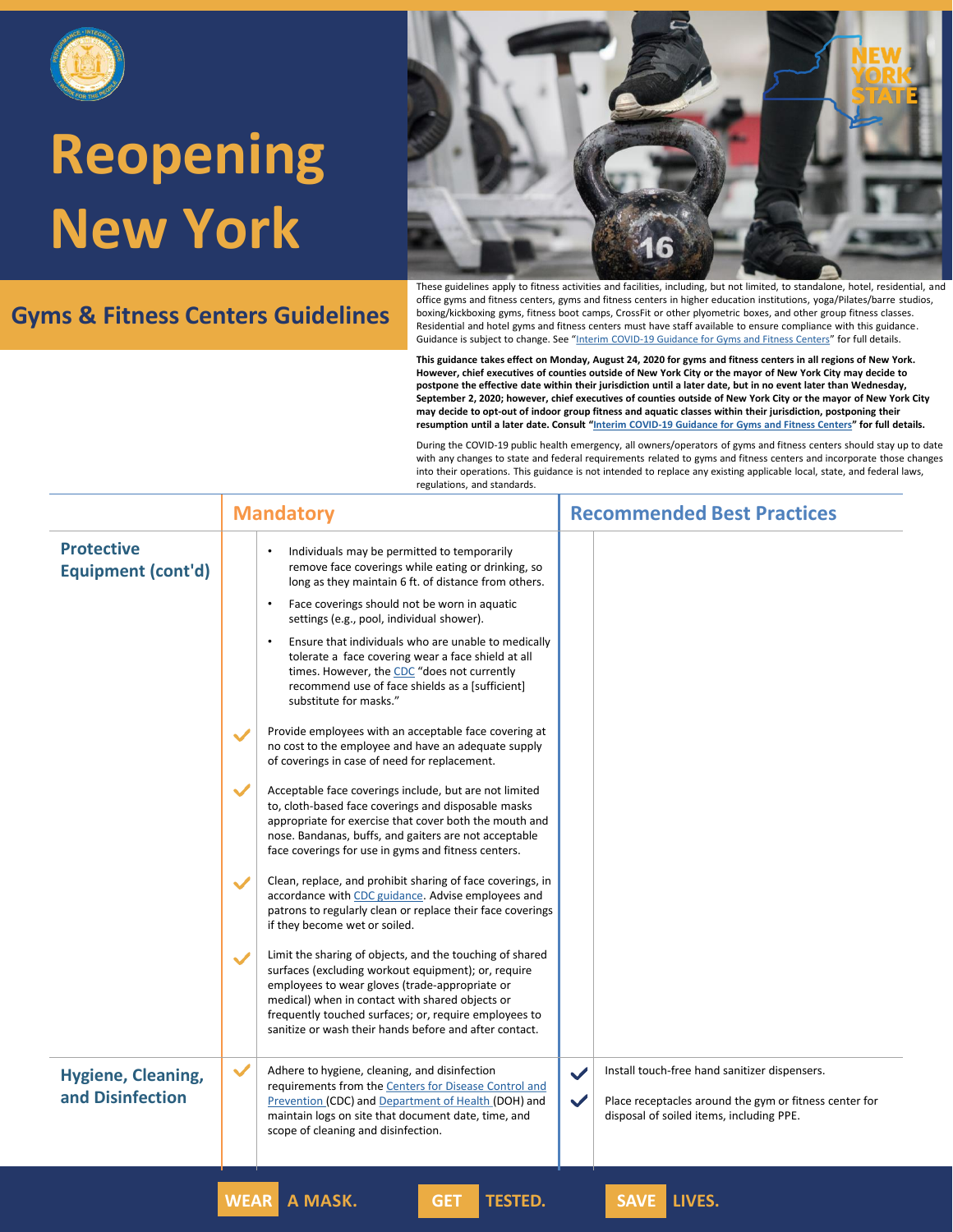

### **Gyms & Fitness Centers Guidelines**



These guidelines apply to fitness activities and facilities, including, but not limited, to standalone, hotel, residential, and office gyms and fitness centers, gyms and fitness centers in higher education institutions, yoga/Pilates/barre studios, boxing/kickboxing gyms, fitness boot camps, CrossFit or other plyometric boxes, and other group fitness classes. Residential and hotel gyms and fitness centers must have staff available to ensure compliance with this guidance. Guidance is subject to change. See "[Interim COVID-19 Guidance for Gyms and Fitness Centers](https://www.governor.ny.gov/sites/governor.ny.gov/files/atoms/files/Gyms_and_Fitness_Centers_Detailed_Guidelines.pdf)" for full details.

**This guidance takes effect on Monday, August 24, 2020 for gyms and fitness centers in all regions of New York. However, chief executives of counties outside of New York City or the mayor of New York City may decide to postpone the effective date within their jurisdiction until a later date, but in no event later than Wednesday, September 2, 2020; however, chief executives of counties outside of New York City or the mayor of New York City may decide to opt-out of indoor group fitness and aquatic classes within their jurisdiction, postponing their resumption until a later date. Consult "[Interim COVID-19 Guidance for Gyms and Fitness Centers](https://www.governor.ny.gov/sites/governor.ny.gov/files/atoms/files/Gyms_and_Fitness_Centers_Detailed_Guidelines.pdf)" for full details.**

|                                                           | <b>Recommended Best Practices</b><br><b>Mandatory</b>                                                                                                                                                                                                                                                                                                                                                                                                                                |  |
|-----------------------------------------------------------|--------------------------------------------------------------------------------------------------------------------------------------------------------------------------------------------------------------------------------------------------------------------------------------------------------------------------------------------------------------------------------------------------------------------------------------------------------------------------------------|--|
| <b>Hygiene, Cleaning,</b><br>and Disinfection<br>(cont'd) | Provide and maintain hand hygiene stations throughout<br>Have patrons bring their own towels.<br>$\checkmark$<br>$\checkmark$<br>the gym or fitness center, including handwashing with<br>soap, running warm water, and disposable paper towels<br>as well as an alcohol-based hand sanitizer containing<br>60% or more alcohol for areas where handwashing is<br>not feasible, and in common areas (e.g., entrances,<br>exits, next to workout stations).                           |  |
|                                                           | Regularly clean and disinfect the gym or fitness center<br>$\checkmark$<br>and conduct more frequent cleaning and disinfection<br>for high risk areas used by many individuals, using<br>Department of Environmental Conservation (DEC)<br>products identified by the Environmental Protection<br>Agency (EPA) as effective against COVID-19.                                                                                                                                        |  |
|                                                           | Ensure that shared equipment and machines are<br>$\checkmark$<br>cleaned and disinfected by employees or patrons<br>between every use.<br>Provide appropriate cleaning and disinfection<br>supplies for shared surfaces and equipment.<br>Ensure that sufficient staff is available to wipe down<br>equipment between users, but patrons may also be<br>required to wipe down equipment before/after use.<br>Ensure that rental equipment (e.g., cleated shoes, yoga<br>$\checkmark$ |  |
|                                                           | mats) is cleaned and disinfected between uses.<br>Locker rooms and restrooms must be cleaned and<br>$\checkmark$<br>disinfected at least every 2 hours.<br>$\checkmark$<br>Follow CDC guidance for any towel/laundry service.                                                                                                                                                                                                                                                        |  |
| <b>Communication</b>                                      | Affirm you have reviewed and understand the state-<br>$\checkmark$<br>Develop a communications plan that includes applicable<br>$\checkmark$<br>issued industry guidelines, and that you will implement<br>instructions, training, signage, and information. Consider<br>developing webpages, text and email groups, and social<br>them.<br>media campaigns.<br>Post signage inside and outside of the gym or fitness<br>$\checkmark$                                                |  |
|                                                           | center to remind employees and patrons to adhere to<br>proper hygiene, social distancing rules, appropriate use<br>of PPE, and cleaning and disinfection protocols.<br>Conspicuously post completed safety plans on site.                                                                                                                                                                                                                                                            |  |
|                                                           | <b>SAVE LIVES.</b><br><b>WEAR</b><br>A MASK.<br><b>TESTED.</b><br><b>GET</b>                                                                                                                                                                                                                                                                                                                                                                                                         |  |